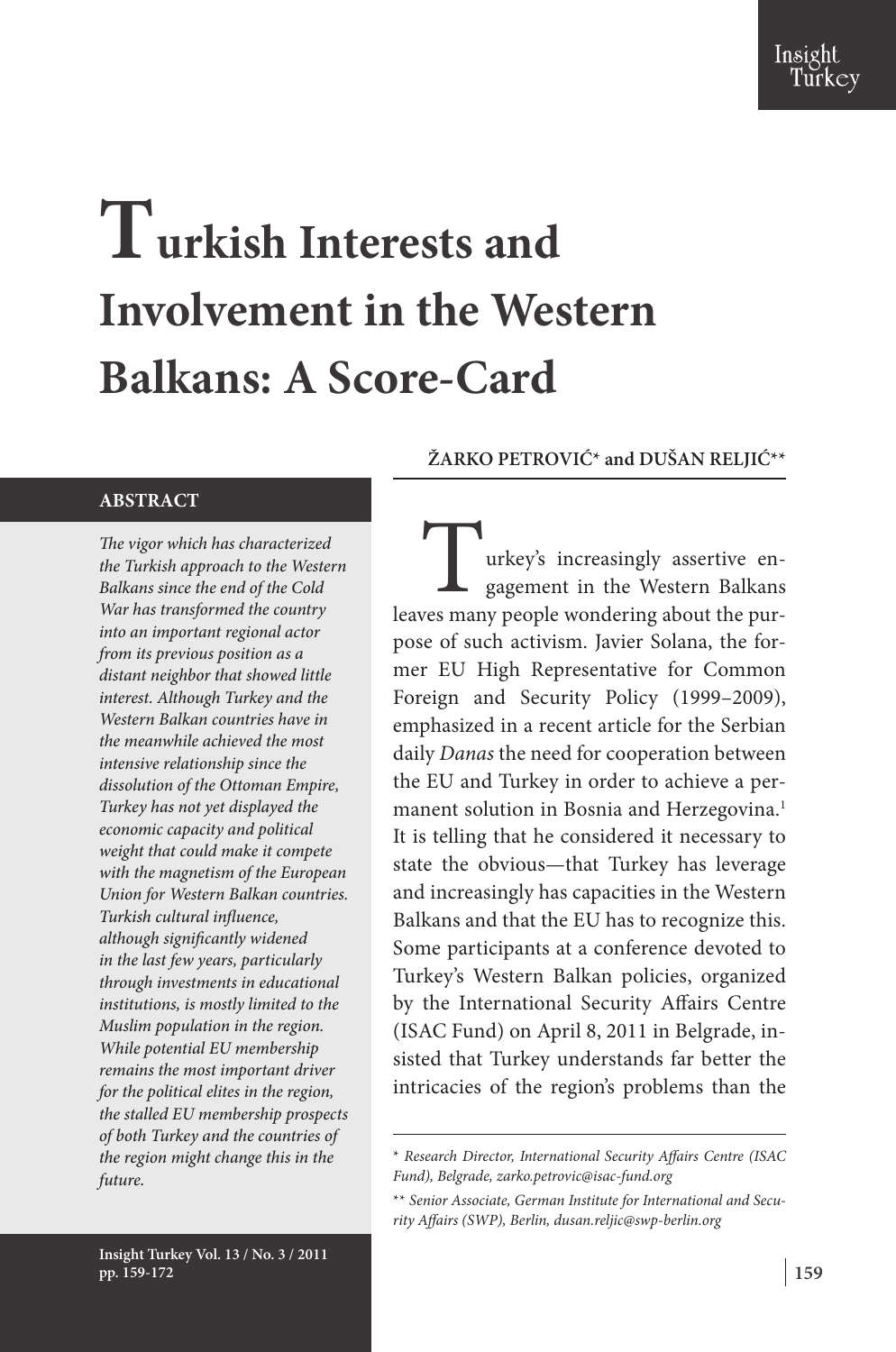West and is thus better qualified to act as an "honest broker". Turkish diplomats argue in private that contrary to the traditional Western "win-lose" thinking, Ankara is seeking a "win-win" solution for everyone. As a result, according to a Turkish political analyst, Turkey can play "a complimentary and even crucial role that could actually ease the task for the EU" in solving some of the region's most serious problems.2 On the other side, the distinguished Albanian scholar and human rights activist Piro Misha has disapproved of the new Turkish "geopolitical vision", suspecting that it considers "increased European presence …to be unwanted competition."3

Turkey has received both excessive praise and criticism for its new role in the Western Balkans. The perception of Turkey's actions is habitually emotional and hardly ever pragmatic. This paper attempts to provide a non-exhaustive fact-based assessment of the various aspects of the new Turkish approach to the region. It aims to show that while relations between Turkey and the Western Balkans countries have never been more intensive in the history of the Turkish Republic, Ankara cannot aspire for regional hegemony and it has not yet established permanent economic strongholds in the Western Balkans. Its cultural influence remains limited to the Muslims in the Western Balkans, with non-Muslims still in need of a lot of convincing to trust a country with a partly Islamic identity that is arguably growing stronger. Finally, this paper gives both a reality check by looking for evidence to gauge the potential and the limits of Turkey's enhanced role in the Western Balkans, and affirms that EU membership prospects of the Western Balkan countries remain the most significant check on further Turkish influence in the region.

## **Turkish Involvement in the Western Balkans: Bosnia and Beyond**

The list of Turkish diplomatic and other undertakings in the region is impressive. After Ahmet Davutoğlu became foreign minister in the spring of 2009, he launched a number of initiatives in the Western Balkans, some of them going far beyond Turkey's previous approach of bandwagoning with the US efforts in the region.

Ankara's mediation between Serbia and parts of the Bosniak (Muslim) political elites in Bosnia and Herzegovina, previously hostile to any signs of reconciliation with Belgrade, captured the attention of the international public. Similarly, mediation between the conflicting Bosniak political and religious factions in Serbia's Sandžak area gave Turkey additional prominence. Largely as a result of the rapprochement between Turkey and Serbia, relations between Sarajevo and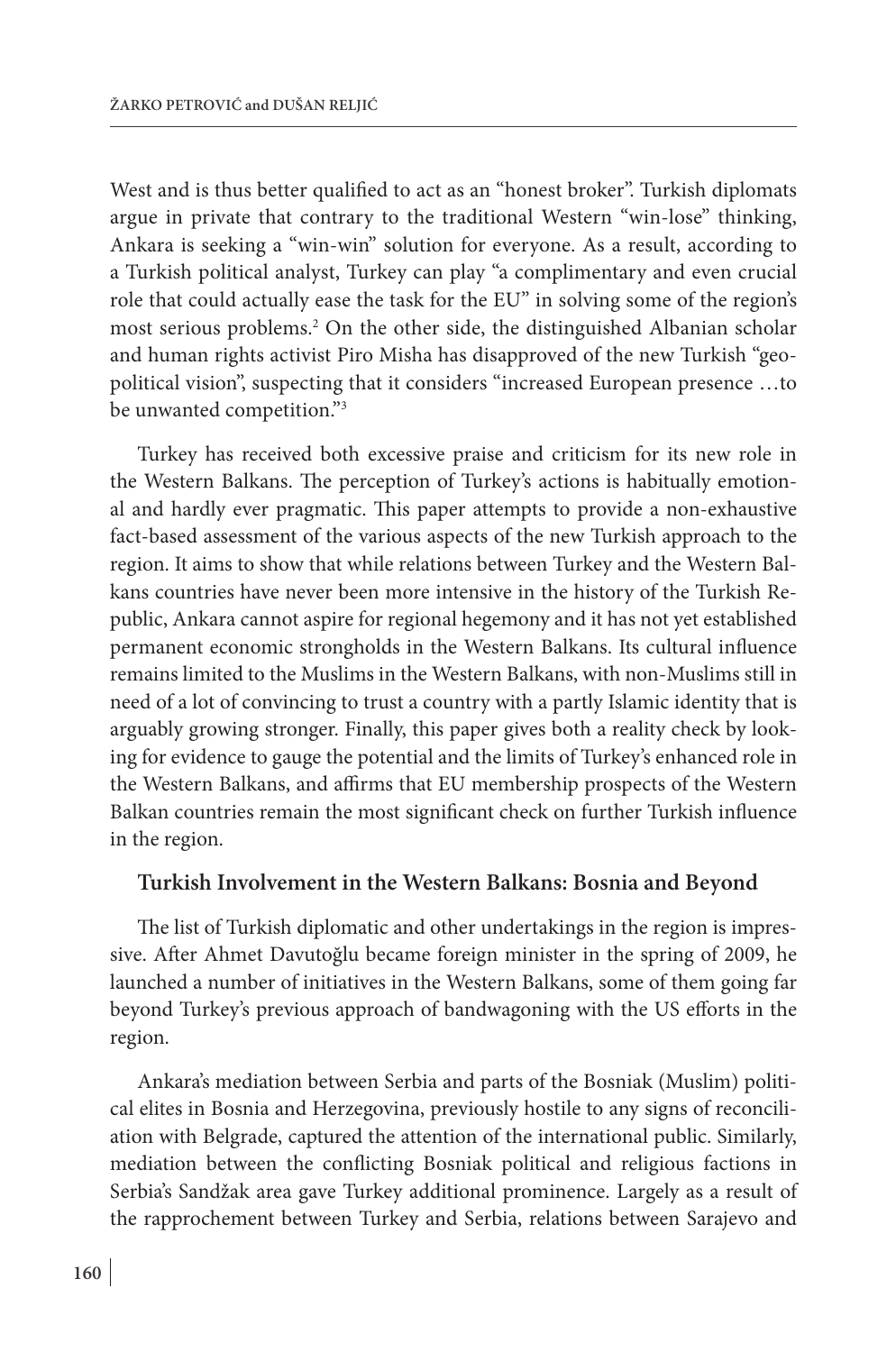Belgrade have somewhat thawed. Following Ankara's involvement, the ambassador of Bosnia and Herzegovina could return to Belgrade after a long delay. On April 24, 2010, the Turkish and Serbian presidents and the then Bosnian Presidency Chairman Haris Silajdžić signed the "Istanbul Declaration," which, among other things, reaffirms the territorial integrity of Bosnia and Herzegovina. About a month before, the Serbian parliament adopted a declaration condemning the genocide in Srebrenica.4 On April 26, 2011, Serbian President Boris Tadić hosted his Turkish counterpart, Abdullah Gül, and all three members of the collective presidency of Bosnia and Herzegovina. Turkey helped Spain broker a formula for Kosovo`s participation in the June 2, 2010 meeting of foreign ministers in Sarajevo.5 This set the precedent for similar high-level encounters and has enabled both Belgrade and Priština to take part.

However, Turkish efforts have been met in some corners of the region with considerable mistrust. In particular, Turkish involvement in Bosnia and Herzegovina's affairs is a contentious point in that divided country. While most Bosniaks see the Turkish presence as guaranteeing their interests in a future unified state, Bosnian Serbs see it as an obstacle to the preservation of the Dayton-Paris system, which they so unyieldingly defend. Bosnian Croats see it as undermining the prospects of securing a "third entity" for themselves in that country.

Bosnia and Herzegovina and the Bosniaks have always had a privileged place on the Turkish foreign policy agenda. During the 1990s, Turkey was a staunch supporter of the NATO intervention in Bosnia and Herzegovina and has been a major contributor to international the military and policing operations in the country. In 2010, Turkey was the sixth largest contributor to the EUFOR-Althea mission in Bosnia and Herzegovina, and has personnel in the multinational battalion, the Integrated Police Unit (IPU), and the Liaison and Observation Teams, which are currently stationed in seven cities in Bosnia and Herzegovina. Turkey supports Bosnia and Herzegovina's NATO membership as a way to guarantee its territorial integrity and also represents the Organization of Islamic Conference (OIC) in the Peace Implementation Council (PIC), which is tasked with supervising the implementation of the Dayton Peace Accord.

## **Turkish Interests in the Western Balkans**

Foreign Minister Davutoğlu has paid special attention to explaining the rationale for the new Turkish vigor in the region. In a landmark address in Sarajevo on October 16, 2009, on the occasion of the opening ceremony of the "Ottoman legacy and Balkan Muslim Communities Today" conference, Davutoğlu spoke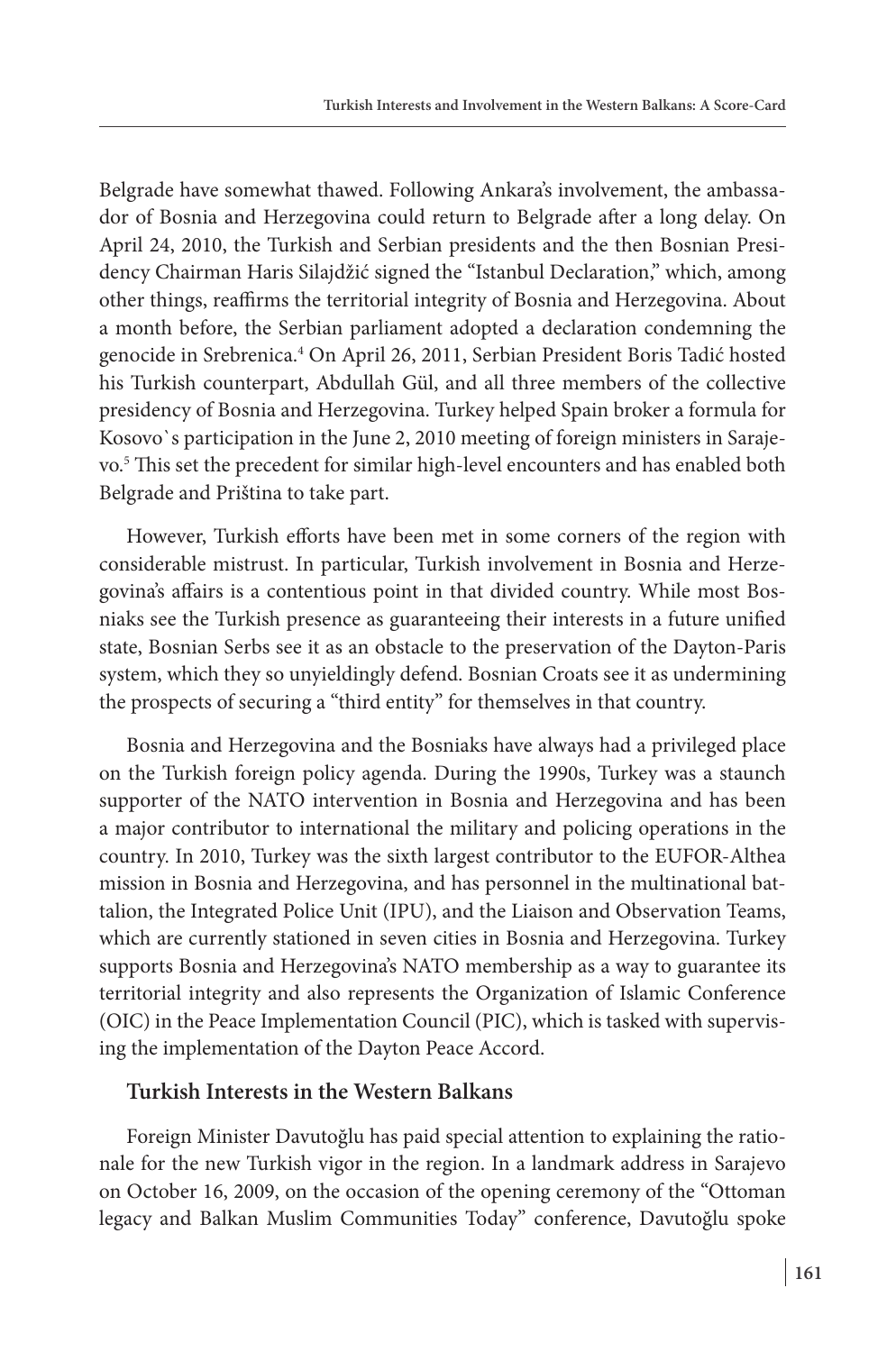about the Balkans as a "geo-political buffer zone," which overcame this position to become the centre of world politics during Ottoman rule in the  $16<sup>th</sup>$  century.<sup>6</sup> He promised that Turkey would "reinvent" and "re-establish" this "golden age of the Balkans". He emphasized: "Our foreign policy aims to establish order in… the Balkans, the Caucasus, the Middle East… we will make these areas with Turkey as the centre of world politics in the future."

However, there are not only historical memories which tie Turkey and southeast Europe but also current political issues. Turkish leaders say that up to 10 million Turkish citizens can trace their ancestry to the Western Balkans.7 Several waves of migration during the 20<sup>th</sup> century of both Turks and Slavic Muslims brought hundreds of thousands of Balkan migrants to Turkey and reinforced the cultural and familial ties with the region. Consequently, the turmoil in Yugoslavia in the 1990s generated significant popular pressure in Turkey to react and protect its kin-peoples, the Bosniaks in Bosnia and Herzegovina and Sandžak, and the Albanians in Kosovo.

Davutoğlu often underlines that there are more people of Bosnian origin and people of Albanian origin in Turkey than in Bosnia and Herzegovina, Kosovo or Albania. Thus, conflicts in the region of former Yugoslavia have a direct impact on domestic politics in Turkey.8 In Davutoğlu's words, "We are paying the bill for our Ottoman history because whenever there is a crisis in the Balkans (Bosnians, Albanians, Turks in Bulgaria…) they look to Istanbul."9

Nonetheless, the Western Balkan diaspora in Turkey is evidently not unique in its pressure on Ankara to pursue specific policy goals according to the diaspora's requests. The pressure of the Bosniak diaspora in the 1990s and of the Albanian diaspora for the recognition of Kosovo mirrors examples of similar pressures from the Abkhaz and the Chechen communities in Turkey on behalf of the recognition of Abkhazia and advocating strong reactions to the Russian crackdowns in the northern Caucasus. Ankara has usually chosen to ignore such pressures, leaving no doubt that it is capable of resisting popular pressures when they contradict what the authorities believe to be rational policy choices.

When looking for unambiguous motifs for Ankara to engage more in Western Balkan affairs than before, analysts, both abroad and in Turkey, have suggested that several other Turkish interests have been at stake.<sup>10</sup> First, Turkey's engagement in the 1990s partially came as a result of attempts to formulate a coherent response to Greece's increased influence in the region, especially through EU development assistance. Second, by being a pro-active participant in the creation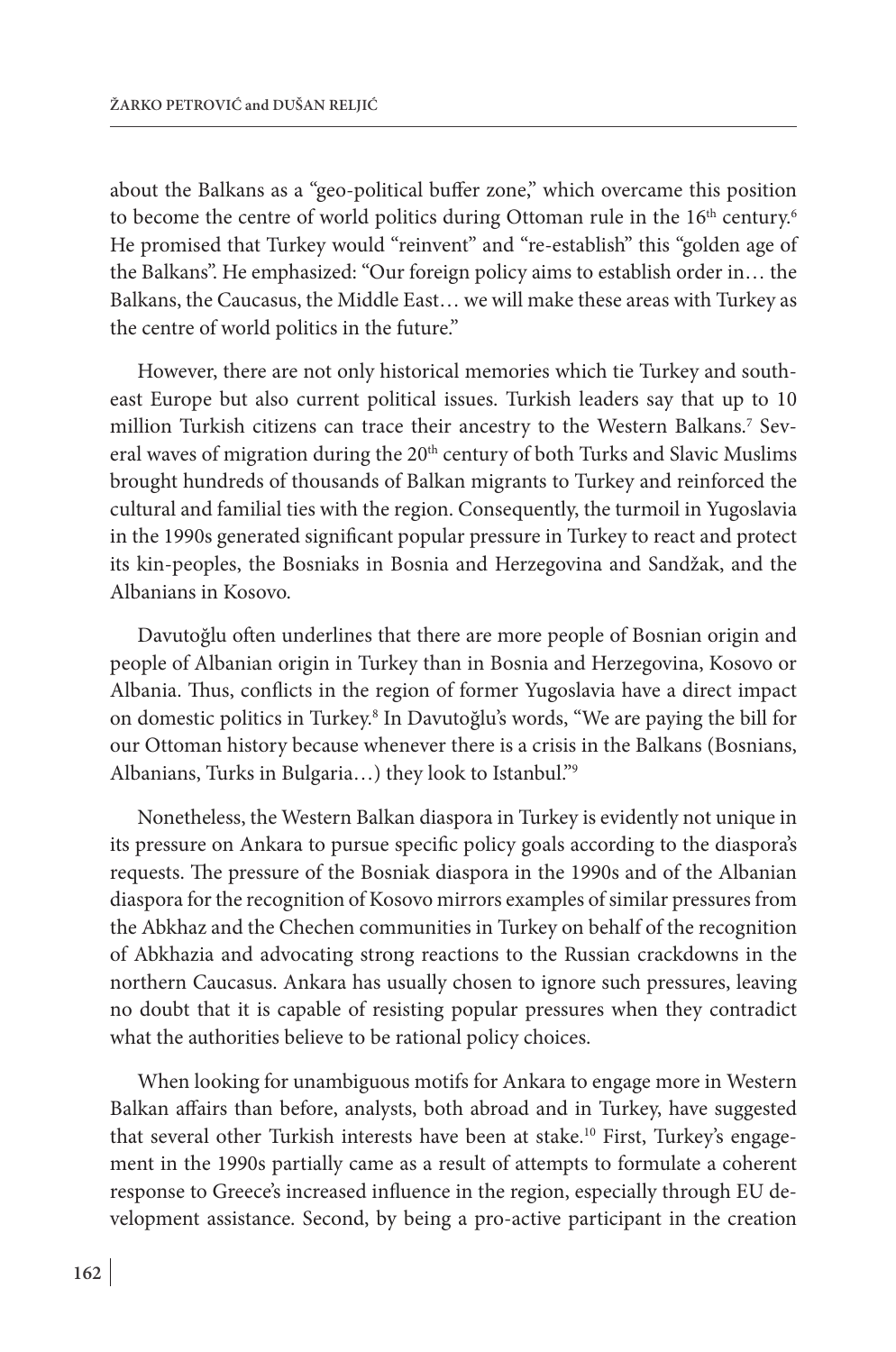of a new European security architecture after the collapse of the Soviet empire, Turkey could liberate itself from the mostly passive position of being a "NATO wing-state" under the US's tutelage. One important area for this exercise was the region of the former Yugoslavia. Third, Turkey has managed to sustain a special relationship with the US through intensive bilateral consultation and support throughout post-Yugoslav crises. Up to today, Washington and Ankara are close allies in the Peace Implementation Council for Bosnia-Herzegovina, often arguing in this body against the EU and Russia.

Fourth, the stalled EU negotiations process has compelled the Turkish leadership to reconsider their commitment to membership. Increased engagement with its neighborhood and with peoples with whom it has historical relationships is a logical alternative. Insisting throughout the process that Turkey is not diverting from EU values and interests, Ankara has increased its own position in important regions such as Central Asia, the Caucasus, the broader Middle East, and, indeed, the Balkans. The last area is obviously especially important for Turkey's relations with the EU. Simply, there is no point further west in Europe to which Turkish diplomatic influence reaches than Bosnia and Herzegovina. An improvement of the situation in the Western Balkans induced through Turkish activism is likely to help Turkey secure more allies for its EU bid in the future, notably if the Western Balkan countries join before Turkey does.

Fifth, Turkey needs a success story that can reassure the West of Turkey's Western credentials amidst growing concerns over its increasingly strong ties with Iran and its frosty relations with Israel. Turkey is aware that mediating in the Western Balkans broadly along the lines of the EU/US agenda keeps it close to both sides of the Atlantic. Sixth, the Ottomans brought Islam to the Balkans. For centuries, the Hanafi school of Islam, dominant in Turkey, had prevailed in the Balkans.11 The advancement of non-traditional forms of Islam in the Balkans, such as neo-Salafism, together with the increased influence of the Gulf states' version of Islam in the region, cannot be in Turkey's interests. Last but not the least, the success of Turkey's Balkan vector is beneficial also for the internal dynamics in Turkey and the everlasting struggle between the Kemalists and the AKP. Foreign policy is important for Turkish voters. A recent poll by TESEV, a Turkish think tank, showed that 51 percent of voters are interested in foreign policy and that 65 percent of them think highly of the current foreign policy by the AK Party.12 Turkey's Balkan foreign policy mobilizes emotions and stretches the sense of kinfolk beyond the borders of the Turkish state. Davutoğlu underlined in Sarajevo that Turkey is a safe haven for all Muslim nationalities from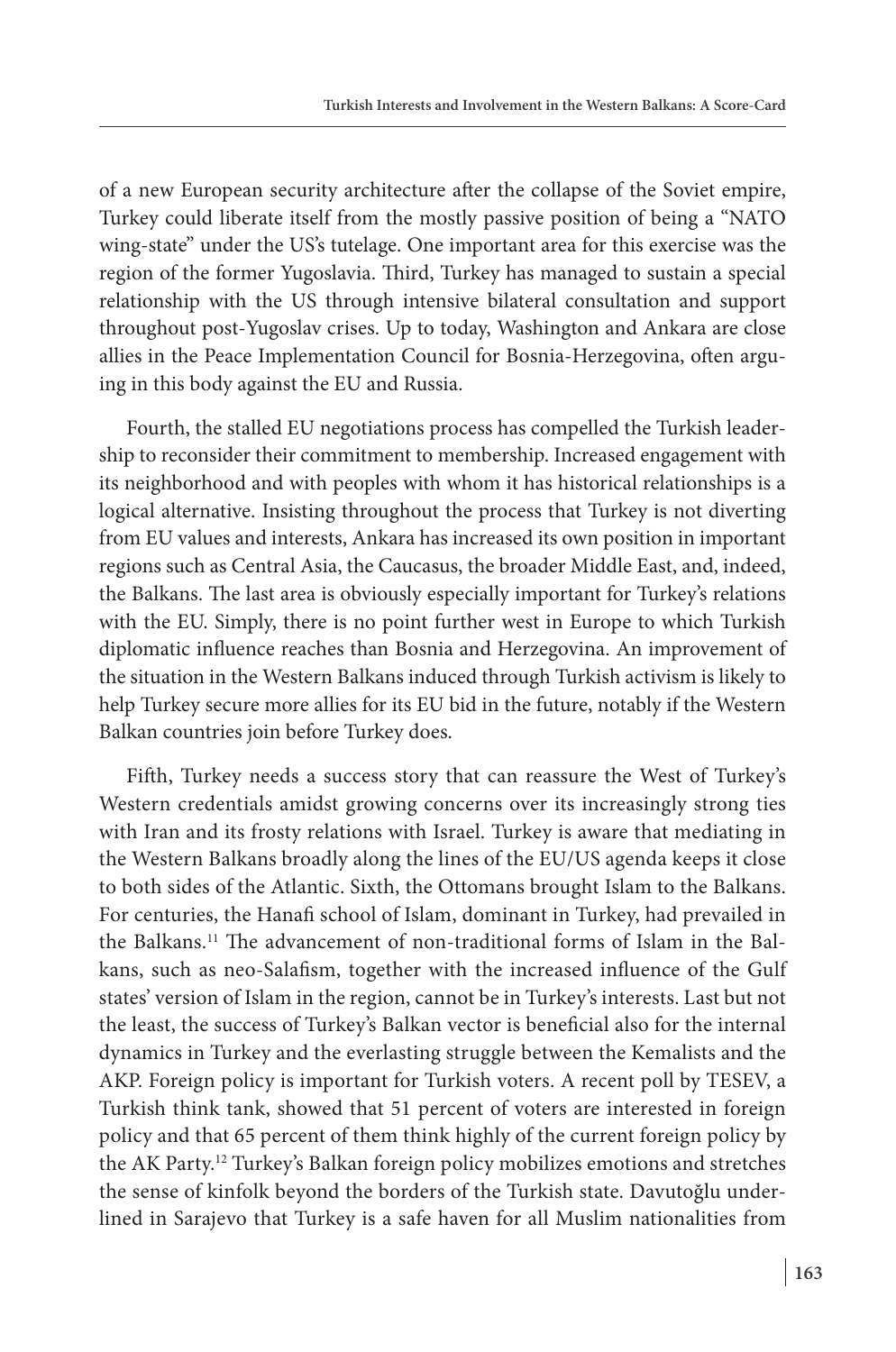adjacent regions: "Anatolia belongs to you, our Bosnian brothers and sisters. And be sure that Sarajevo is ours."<sup>13</sup> Considering the strong emphasis Turkish diplomats put on the role of the Balkan diaspora in Turkish foreign policy making, strong engagement in the Balkans might politically attract this diaspora in Turkey.

## **Turkish Economic, Soft and Hard Power in the Western Balkans**

Turkey's recent economic success and social progress has enabled the country to use some of these advancements as political influence in its broader neighborhood, including the Western Balkans. Nevertheless, there is still an evident disparity between political ambitions and the modest raise in trade and overall economic cooperation with the region. In this regard, the economic cooperation has not reached the dimensions that could match the statements of those politically involved. The Western Balkan countries have a well-established history of cooperation with the EU so that the involvement of other actors depends on whether they can offer products at a substantively lower price than the EU, or offer preferential credit conditions or foreign direct investment, which, thus far, does not seem to be the case.

While the imports from the Western Balkan countries show some growth, the exports to these countries are uneven and in absolute figures far from the turnover which these countries have with principal EU countries and the EU as a whole.

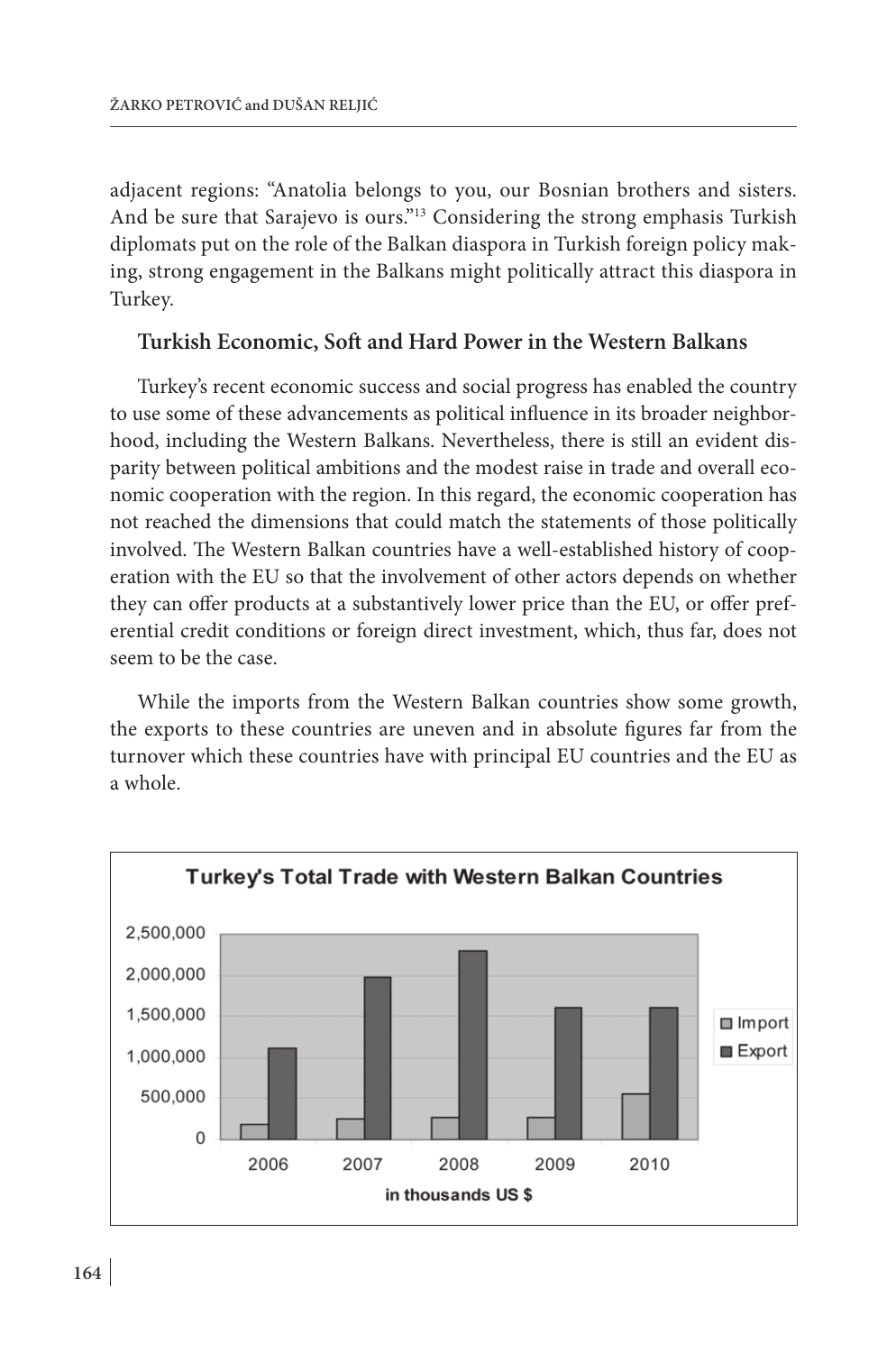



**Source:** Turkish Statistical Institute Turkstat. Retrieved from http://www.turkstat.gov.tr/VeriBilgi.do?tb\_id=12&ust\_id=4

Turkish investments in telecommunications, transport, banking, construction, mining and the retail sector, as well as the promotion of small- and medium-sized enterprises, is welcomed by the governments of the Western Balkans countries, regardless of the intensity of political cooperation. The region is badly short of capital and eager for foreign investors, especially if they can point to such a successful record as the Turkish business community can. Turkish companies, more often than not prodded by politicians both at home and in the region, have engaged in several "strategic projects" in the region, such the construction of the Belgrade-South Adriatic highway and the Dures-Kukes-Priština highway.14 Turkey's free-trade agreements with all Western Balkan countries have opened new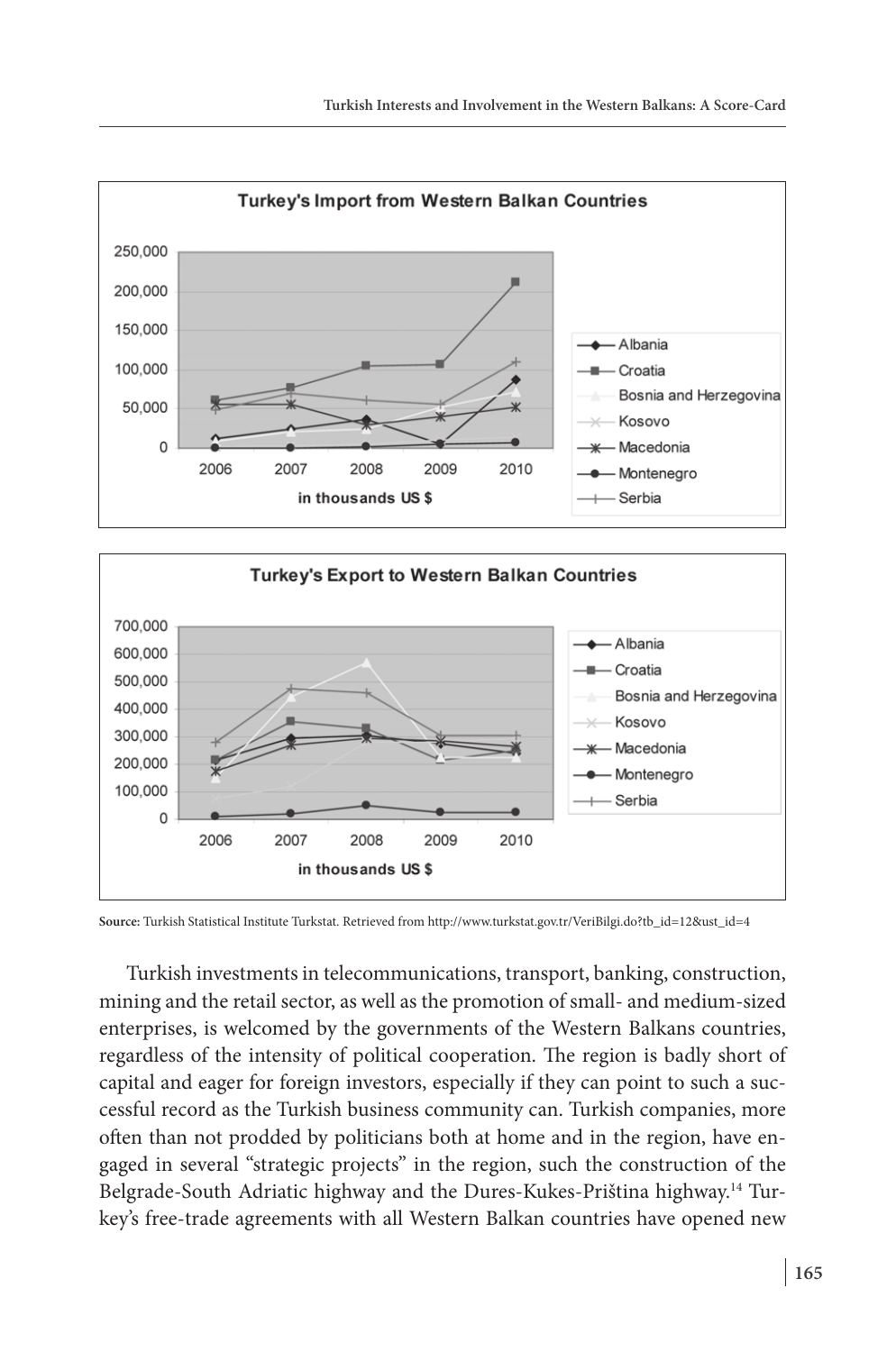opportunities. Yet, trade with Turkey and investment from that country constitute only a fraction of what the region has achieved in comparison with economic relations with Germany, Italy, Austria, Hungary and some other EU countries as well as with oil and gas from Russia. Also, for Turkey itself, the Western Balkan markets are not particularly attractive—the population is mostly poor and not numerous. At this moment, it cannot be said with certainty that Turkish economic ties with the Western Balkans will outlast the political impetus which the incumbent government in Ankara has given them.

In parallel, Turkey is increasingly present in education as well as in the popular culture of all Western Balkan states. A large proportion of the activities of both Turkish state and non-state actors have focused on regions in the Western Balkans with a predominantly Muslim population. It is difficult to assess how much of this focus is rooted in simple opportunism and how much is actually strategically pursued state policy.

Nonetheless, Turkish mass media, such as soap operas, especially those which portray Turkey as a modern, secular and open country, have found an enthusiastic audience in all Western Balkan countries. And as no citizen of a Western Balkan country needs a visa for Turkey, years of increased people-to-people contact through tourism has boosted Turkey's positive image also among the non-Muslim societies in Western Balkans.

Recently, the Turkish International Cooperation and Development Agency (TIKA) has paid much attention to the reconstruction of historic Ottoman monuments throughout the Balkans. Turkey is also building schools and universities in those parts where they are likely to be appreciated, for example in areas with a predominantly Muslim population. As an example, in Montenegro, the smallest of the post-Yugoslav republics, most of the €5 million that has been donated thus far has focused on projects in the northern parts of the country where there is a significant Muslim population.15 TIKA has financed the reconstruction of a school in Rožaje, selected because over 200 of its students take Turkish as their elective course. Also, it has financed the building and opening of the medresa in Tuzi, near Podgorica—the first Muslim religious school in Montenegro since 1918.

In Albania, Turkish schools enjoy the reputation of being among the best and are attended by approximately 3,000 students per year. In addition, Turkish universities receive Albanian students, according to some unofficial estimates up to 1,500, and, similarly, 100 students per year from Kosovo receive state scholarships from Turkey to attend Turkish universities.<sup>16</sup>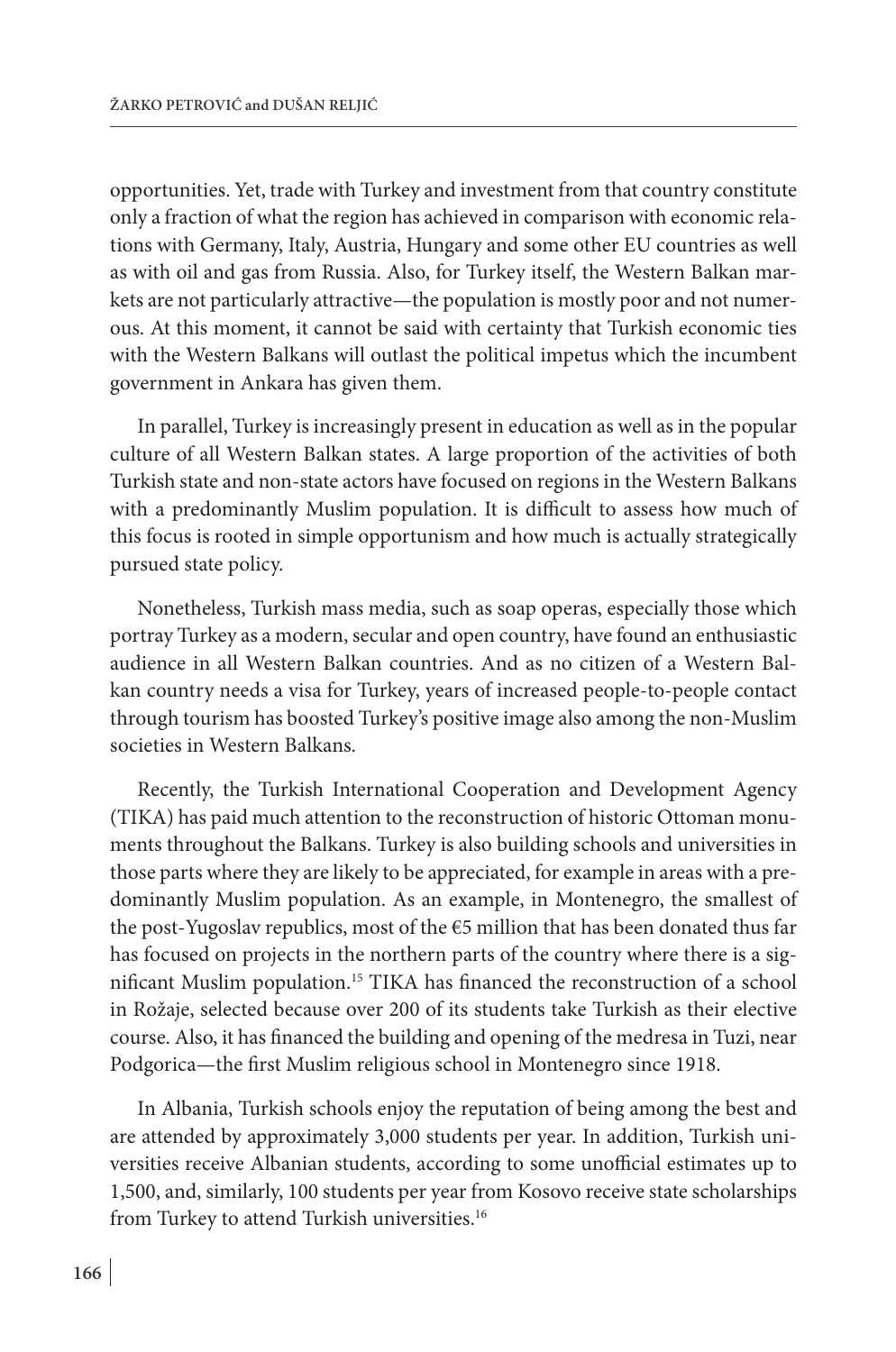In Bosnia and Herzegovina, the private Bosnia-Sema Educational Institution– International Burch University (IBU) was established in Sarajevo in 2008 with the support of Turkey, becoming the second Turkish institution of higher learning in that country. In Serbia, Turkey offered scholarships to undergraduate and postgraduate students and language study courses in 2010.17 The Turkish government promotes the Turkish language and culture in Montenegro by offering scholarships to undergraduate and postgraduate students who wish to continue their education in Turkey, and also to those who want to learn the Turkish language.<sup>18</sup>

## **Military Matters**

The projection of Turkish "hard power" in the region has been up to recently confined to participation in NATO and EU missions, but Ankara has been strengthening its military and defense links with all countries of the region and every state in the Western Balkans that wants to join NATO enjoys strong Turkish support.

For instance, the Turkish government is training young Bosnia and Herzegovina military professionals in various military occupations, as well as in providing officer basic courses for non-commissioned officers (NCOs). The Turkish government also gives yearly grants to Bosnia and Herzegovina nationals to attend the military high school or military academy in Turkey for a period of two to four years. The Turkish armed forces have provided assistance for the education and training of a large number of Albanian military officers in Turkish universities and military academies. These students are, reportedly, almost exclusively of Bosniak ethnicity. Naval military aid has been provided to Albania and Montenegro.

During the past two decades, Turkey has been one of the most fervent supporters of Macedonia's accession to NATO. Turkey has participated in all three NATO operations in Macedonia, *Essential Harvest* (2001), *Amber Fox* (2001-2003) and *Allied Harmony* (2002- 2003). When the NATO mission was substituted with the *Concordia* crisis management operation under EU authority, Turkey also contributed with personnel, and members of the gendarme units which also participated in the EU's Proxima Police Force mission in Macedonia. In addition, for several years, the Turkish government has donated military equipment and provided Macedonia with training and courses for officers and NCOs (more than 600 by the end of 2010). On December 24, 2010, the ministers of defense of Turkey and Macedonia signed an agreement on military-financial cooperation. Reportedly, more Macedonian generals speak Turkish than English.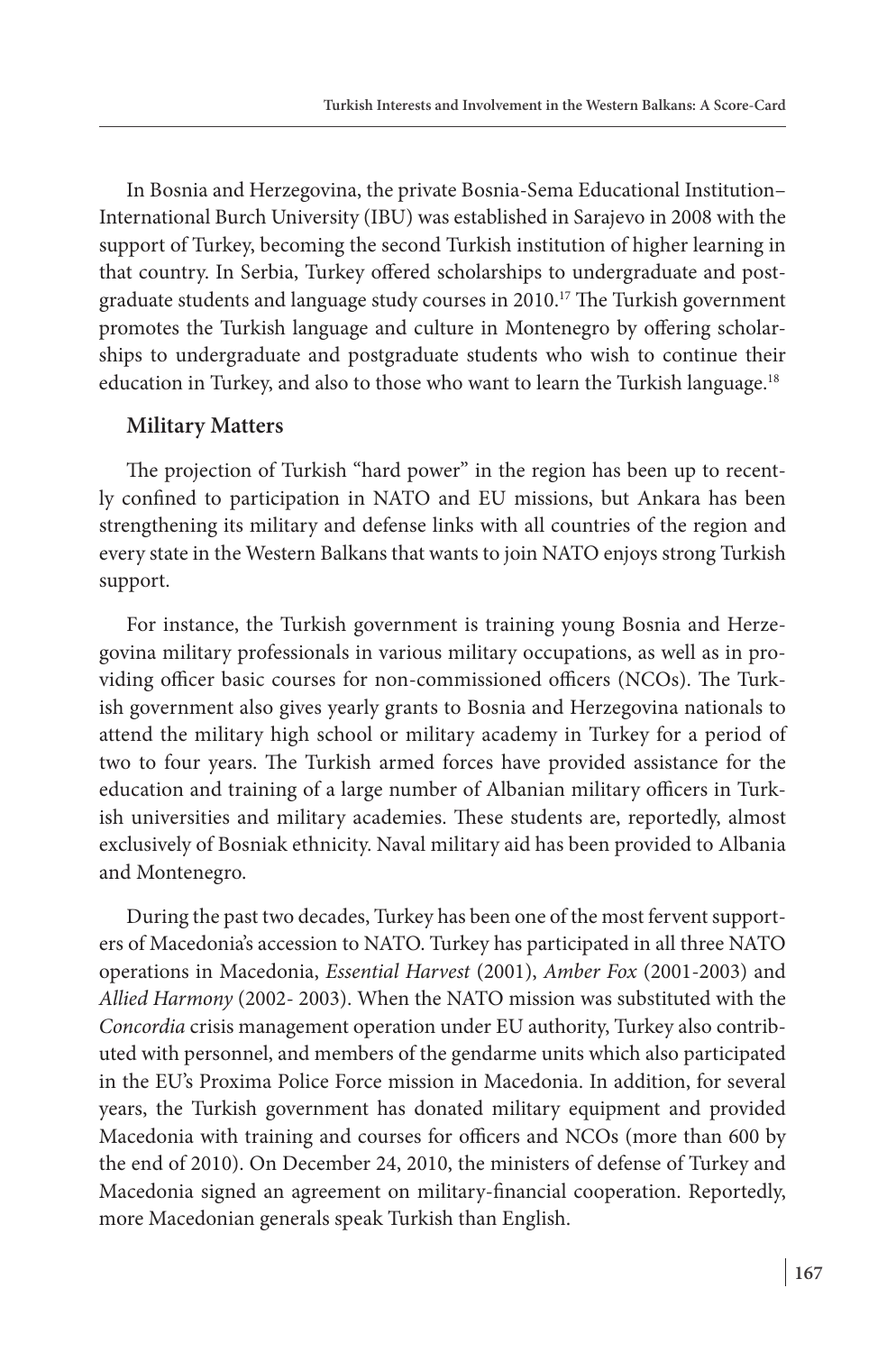Military cooperation between Turkey and Serbia, and between Turkey and Montenegro, has also seen improvements in recent years. Since 2008, Turkey has expressed interest in the refurbishment of Ladjevci airport, near Kraljevo in central Serbia, and in its transformation into a dual-purpose airport. Recently, a Turkish officer enrolled at the military academy in Belgrade.<sup>19</sup> The military cooperation between Turkey and Montenegro focuses on activities involving NATO's Membership Action Plan and the cooperation of their respective navies. Negotiations are currently under way for concluding a defense cooperation agreement between the two states, which would regulate and enable cooperation and exchange in training and other areas.<sup>20</sup>

### **Ambiguities in Turkey's Engagement in the Western Balkans**

In Bosnia and Herzegovina, in comparison to the rest of the region, Turkey has managed to achieve its greatest political and cultural influence. Yet, it is also the country in which the contradictions and intrinsic limitations of the Turkish approach are clearly visible. For instance, for a long time, and in spite of clear warnings by the US not to rely solely on the radical Bosniak politician Haris Silajdžić, Ankara neglected to develop relationships with moderate Bosniak politicians. Silajdžić did not shy away from referring to Turkey as a "brotherly" country—and this could only provoke suspicion and aversion from the non-Bosniak citizens of that country. Also, his successor in the position of the Bosniak representative in the country's presidency, Bakir Izetbegović, also insisted in one of his first interviews to Turkish media in his new capacity that the Bosniaks "consider Turkey to be a big brother, who is strong and wise."<sup>21</sup>

Reciprocally, Foreign Minister Davotoğlu has repeatedly emphasized that Bosnia's security matters to him as much as Turkey's security. Prime Minister Recep Tayyip Erdoğan proclaimed in his first speech after scoring his recent victory in the parliamentary elections that this means that "Sarajevo won… as much as Istanbul."<sup>22</sup> Such emotional outbursts by Turkish leaders positively influence a small part of Western Balkans audiences while larger segments, including pro-European Muslim secular elites, have grown more and more alienated. Essentially, those who want to give the benefit of doubt to AKP policy in the Western Balkans risk being ridiculed by nationalists and xenophobes in the region who find evidence for Turkey's "real ambitions" precisely in such statements.

Emotional discourses about Turkey coming from Turkish representatives perpetuate emotional responses by important sections of Western Balkan po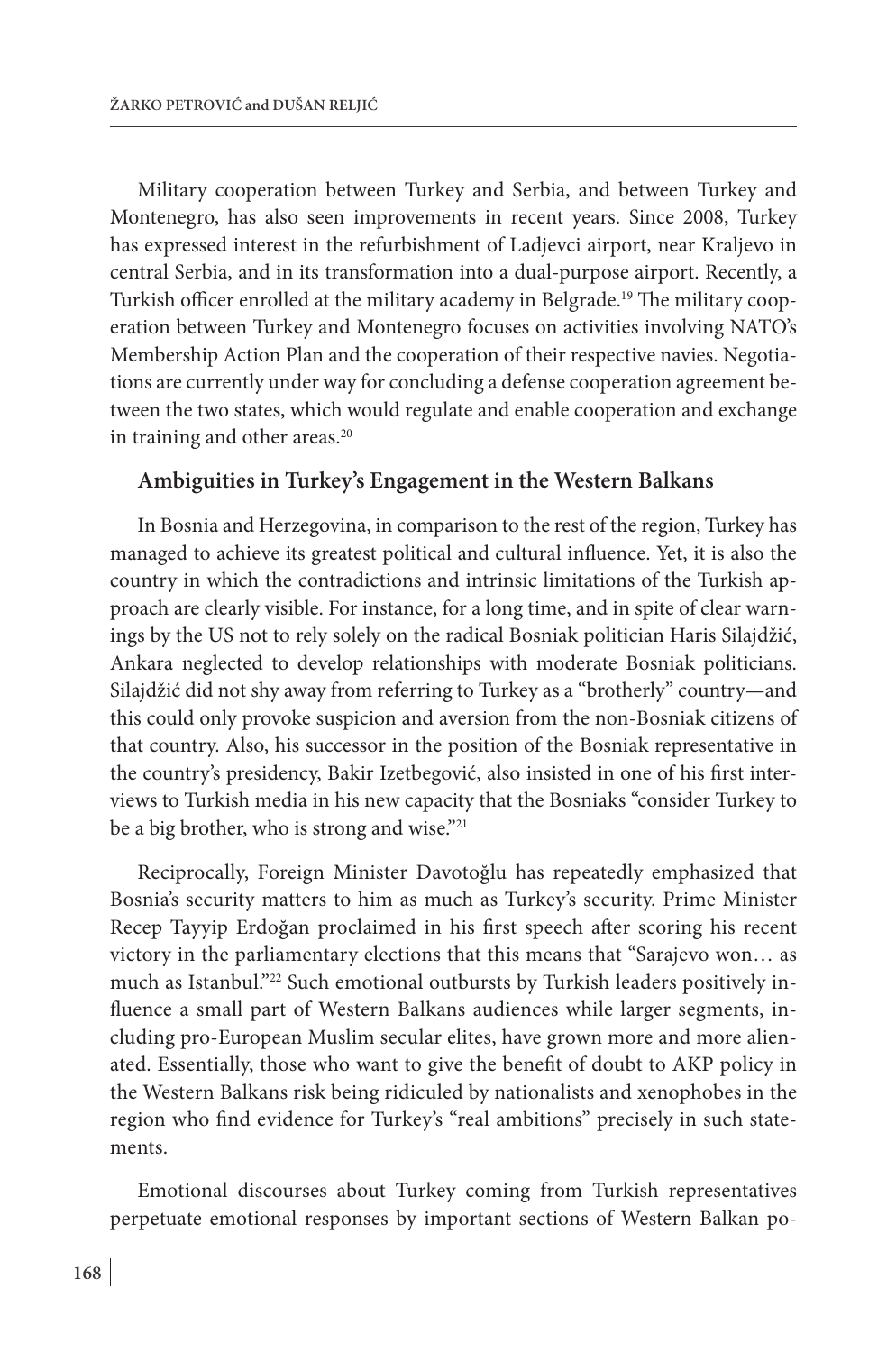litical players and the public in general. Accusations, mostly in Serbia but also in Albania, that Turkey is pursuing a "neo-Ottoman agenda" in the region are abundant.23 Professor Darko Tanasković, a leading Serbian scholar of oriental history and culture and former ambassador to the Vatican and Ankara, argues that Davutoğlu's ideological concept is an amalgam of Islamism, Turkish nationalism and neo-Ottoman imperialism.24 He does not consider this to be good or bad by itself, but he insists that Turkey's incursions in the region have to be observed closely.

For critics of Turkish activism in the Western Balkans, one of the most evident contradictions in Ankara's policy is the support for the secession of Kosovo Albanians. Ankara has indeed been Priština´s staunch promoter (and an enthusiastic participant in NATO's bombing of Serbia in 1999) despite being plagued by a similar secessionist problem with its Kurdish minority. Many other Muslim states with secession problems chose to prioritize the principle over kinfolk solidarity and refused to acknowledge Kosovo's statehood. Turkey, however, intervened with a number of states, including, unsuccessfully, with Azerbaijan, in spite of this country's own trauma because of the loss of part of its territory in post-Soviet times, to secure the recognition of the secession of Kosovo Albanians from Serbia. For many Western Balkan observers, such contradictions diminish the credibility of the zero-problem with neighbors policy that has been the rhetoric "trade-mark" of the incumbent Turkish foreign minister. Nonetheless, Serbia "agreed to disagree" with Turkey about Kosovo, calculating that for the fulfillment of its top priority—joining the EU as soon as possible—it is conducive to engage with Turkey and thus pacify some of Serbia's most vocal opponents among Balkan Muslims. Both Ankara and Belgrade certainly expect to be lauded by the US and the EU for their "constructive approach." Yet, it would be unrealistic to expect that the EU would bestow particular favors to Turkey in the context of its bid to join the bloc because of Ankara's diplomatic cunning in the Western Balkans. Turkish mediation successes, described in this section, are only helpful to the EU as long as the countries in question are on the EU path.

# **A "Little America" or "Imperial Overstretch"?**

Indisputably, relations between Turkey and the Western Balkans have never been more intensive since the foundation of the Turkish republic. Almost a century after the demise of the Ottoman Empire, Turkey has again become an important regional actor but with manifest tendencies to overestimate its capabilities. It risks a kind of "imperial overstretch" because there are insurmountable limitations in the region to its ambitions.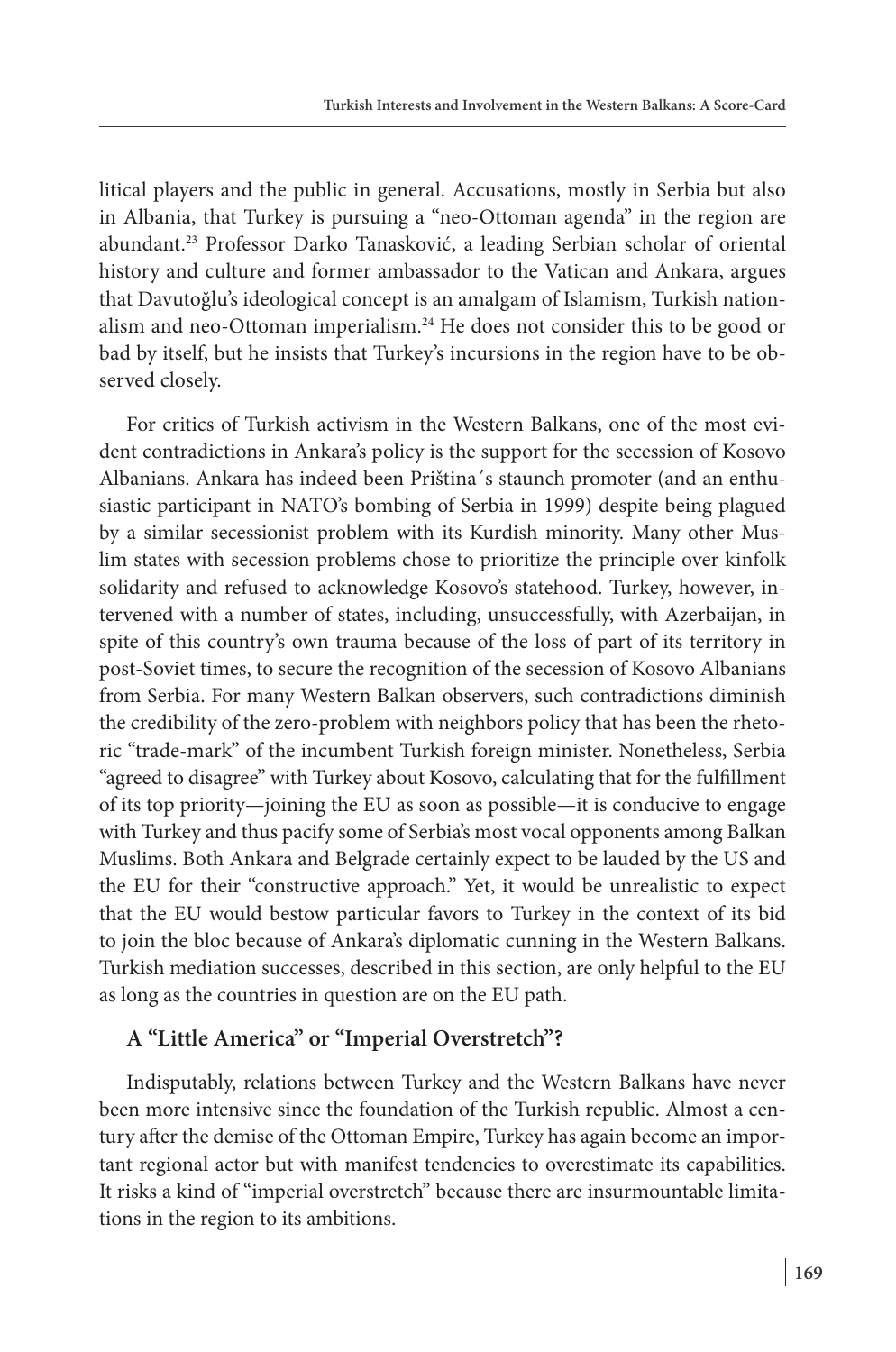Turkey cannot realistically aspire for regional hegemony to pursue the notion of "a little America", i.e. attempting to project regionally the kind of power wielded by the United States at global level, as one Middle Eastern scholar recently wrote.<sup>25</sup> It cannot project military power in the Western Balkans outside NATO channels which are controlled by the real hegemonic power—the US. Neither has it yet established permanent economic strongholds in the Western Balkans. Its cultural influence remains up to now quite limited: the non-Muslims in the Western Balkans still need a lot of convincing to trust a country with a partly Islamic identity, which arguably is growing stronger. A positive image of Turkey is not omnipresent in the Western Balkans, including in Bosnia and Herzegovina. According to the Gallup Balkan 2010 Monitor, just about 40 percent of the population of this state considers Turkey to be a "friendly country." This figure corresponds more or less to the number of Bosniaks (in comparison, corresponding figure in other countries are: in Serbia 15 percent, Croatia 24 percent, Albania 73 percent, Kosovo 85 percent, Republic of Macedonia 80 percent—this is mainly because of Turkish support for Skopje in the "name dispute" with Athens).

The EU is still favored over other external actors by most of the population in the Western Balkans. The EU offers structural integration through the assimilation of the *acquis commumautaire* in future member states which all of the post-Yugoslav states and Albania aspire to become. This is far more "strategic" than any other partnership offers from Russia, Turkey, China, or even the US via NATO (which is limited to military and security affairs). However, if the region remains in front of the EU gates, to some leaders of ethnic groups in the region with historic, cultural and religious affiliations with Turkey, an alliance with Ankara may become more attractive than waiting indefinitely to become part of the EU. If the EU stops its enlargement in the Western Balkans, other options will materialize. If Turkey's accession to the EU remains deadlocked, Ankara might be tempted to split with the EU in the Western Balkans and try to increase its own position further in the region. At the end of the day, the scorecard of Turkey's policies towards the Western Balkans will ultimately depend on the credibility of the region's EU membership prospects.

#### **Endnotes**

1) Javier Solana, "U Bosni neophodna saradnja EU i Turske" (Cooperation between the EU and Turkey is Necessary in Bosnia), *Danas*, June 13, 2011, retrieved June 20, 2011, from http:// www.danas.rs/danasrs/svet/globus/u\_bosni\_neophodna\_saradnja\_eu\_i\_turske.12.html?news\_ id=217298.

2) Doğa Ulaş Eralp, "Kosovo and Turkey: What lies ahead?", *Seta Policy Brief*, No. 50, (November 8, 2010), retrieved June 20, 2011, from http://www.setav.org/Ups/dosya/52482.pdf.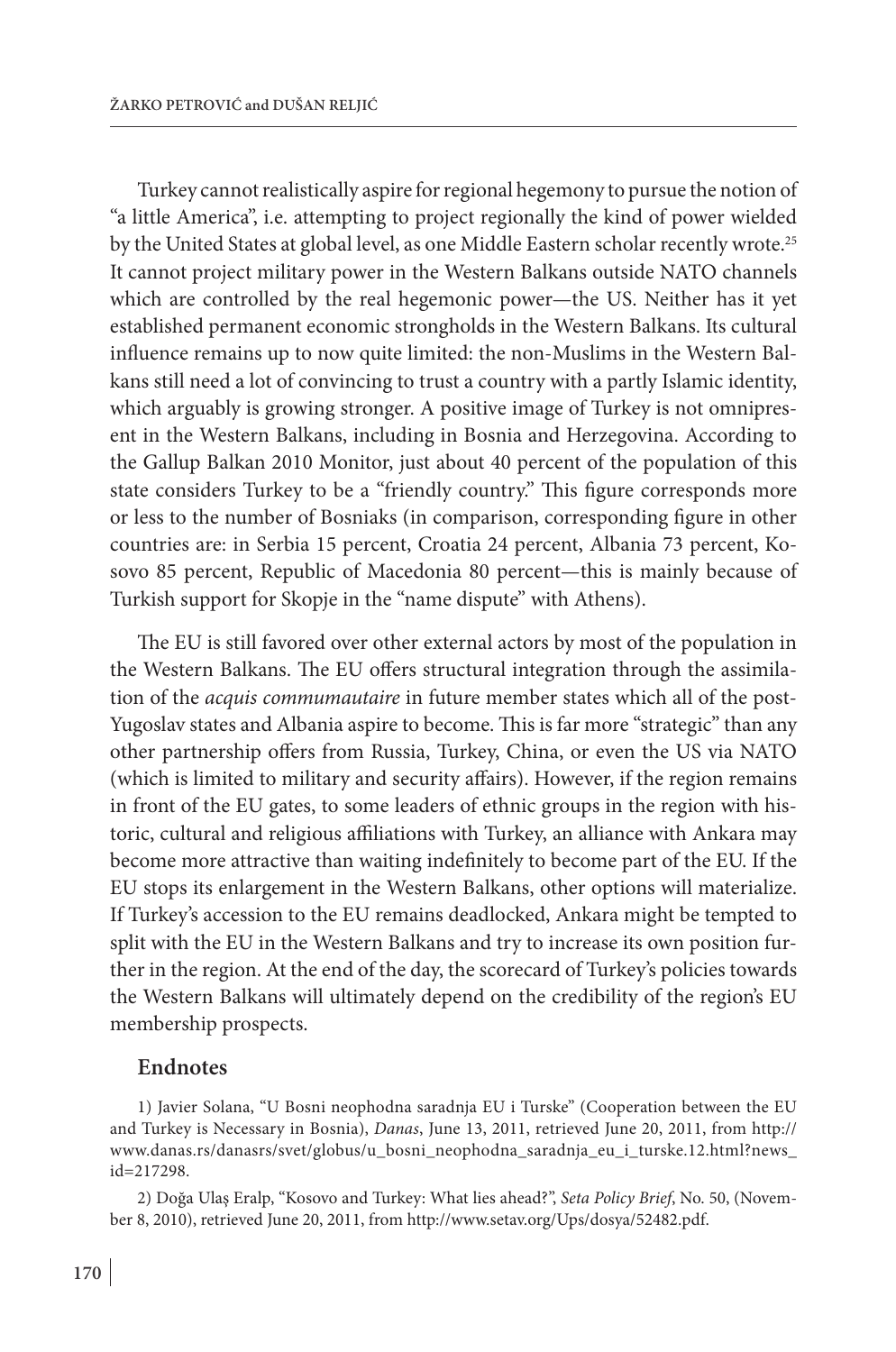3) Piro Misha, "The Neo-Ottomanist Project and Albania", *The Tirana Times*, March 19-25, 2010.

4) The text of the Declaration in Serbian language *Official Gazette* No.6/2010, (March 31, 2010), retrieved June 20, 2011, from http://www.parlament.rs/content/cir/akta/akta\_detalji. asp?Id=477&t=O.

5) Žarko Petrović, "Turkey`s New Approach to the Western Balkans", Food for Thought Paper developed for the Round-table Conference, The New Turkish Foreign Policy in the Western Balkans, *ISAC Fund*, Belgrade, (April 8, 2011), retrieved June 20, 2011, from http://www.isac-fund.org/ download/Turkey's\_new\_approach\_to\_the\_Western\_Balkans.pdf.

6) Speech by Ahmet Davutoğlu on the Opening Ceremony of the Conference "Ottoman legacy and Balkan Muslim Communities today" in Sarajevo (Friday, October 16, 2009), retrieved June 22, 2011, from http://webcache.googleusercontent.com/search?q=cache:ckTuksWL2DkJ:www.ius.edu. ba/dzsusko/Davutoglu\_transcript\_dzs.doc+Davutoglu+sarajevo+speech&cd=1&hl=en&ct=clnk& gl=us.

7) Sylvie Gangloff, "The Impact of the Ottoman Legacy on Turkish Policy in the Balkans, 1991- 1999", CERI, (November, 2005), p.10, retrieved June 26, 2011, from http://www.ceri-sciencespo. com/archive/nov05/artsg.pdf.

8) Ahmet Davutoğlu, "Turkey's Zero Problems Foreign Policy", *Foreign Policy*, (May 20, 2010), retrieved June 20, 2011, from http://www.foreignpolicy.com/articles/2010/05/20/turkeys\_zero\_ problems\_foreign\_policy.

9) Address by His Excellency Foreign Minister of Republic of Turkey Ahmet Davutoğlu, Principles of Turkish Foreign Policy, SETA Foundation's Washington D.C. Branch, (December 8, 2009), retrieved June 20, 2011, from http://setadc.org/index.php?option=com\_content&view=article&id=20 2:unofficial-transcript-of-foreign-minister-ahmed-davutoglus-speech&catid=58:text&Itemid=113.

10) Dušan Reljić, "Die Türkei weckt alte Lieben und Feindschaften im Westbalkan". *SWP-Aktuell 69*, Berlin, September 2010, p.2.

11) Xavier Bougarel, "The Role of Balkan Muslims in Building a European Islam", *European Policy Centre*, EPC Issue Paper No.43, p. 28, retrieved June 20, 2011, from http://www.epc.eu/pub\_ details.php?pub\_id=62&cat\_id=2.

12) TESEV, "Foreign Policy Perceptions in Turkey", (May, 2011), retrieved June 26, 2011, from http://www.tesev.org.tr/UD\_OBJS/PDF/DPT/AB/Foreign\_Policy\_Perception\_2010.pdf.

13) Supra note 8.

14) *Balkan Insight*, Economics Override History for Belgrade and Ankara, (December 6, 2010), retrieved June 20, 2011, from http://www.balkaninsight.com/en/article/economics-override-history-for-belgrade-and-ankara.

15) Dan Online, "Skole na sjeveru u planovima ministarstva" (Schools in the North in the Ministry's Plans), retrieved May 2, 2011, from http://www.dan.co.me/?nivo=3&rubrika=Regioni&datu m=2010-09-30&clanak=249279.

16) Supra note 2.

17) Turkish Embassy in Belgrade Email to Authors, March 3, 2011.

18) Official website of the Government of Montenegro, Stipendije Vlade Republike Turske 2011/12, (Scholarships of the Government of the Republic of Turkey), retrieved June 20, 2011, from http://www.mpin.gov.me/rubrike/stipendije-stranih-vlada/103764/Stipendije-Vlade-Republike-Turske-2011-12.html.

19) Dragan Šutanovac, Minister of Defense of Serbia, Највећи скок у привреди је у војној индустрији (The Biggest Leap in Economy is in Military Industry), Interview with